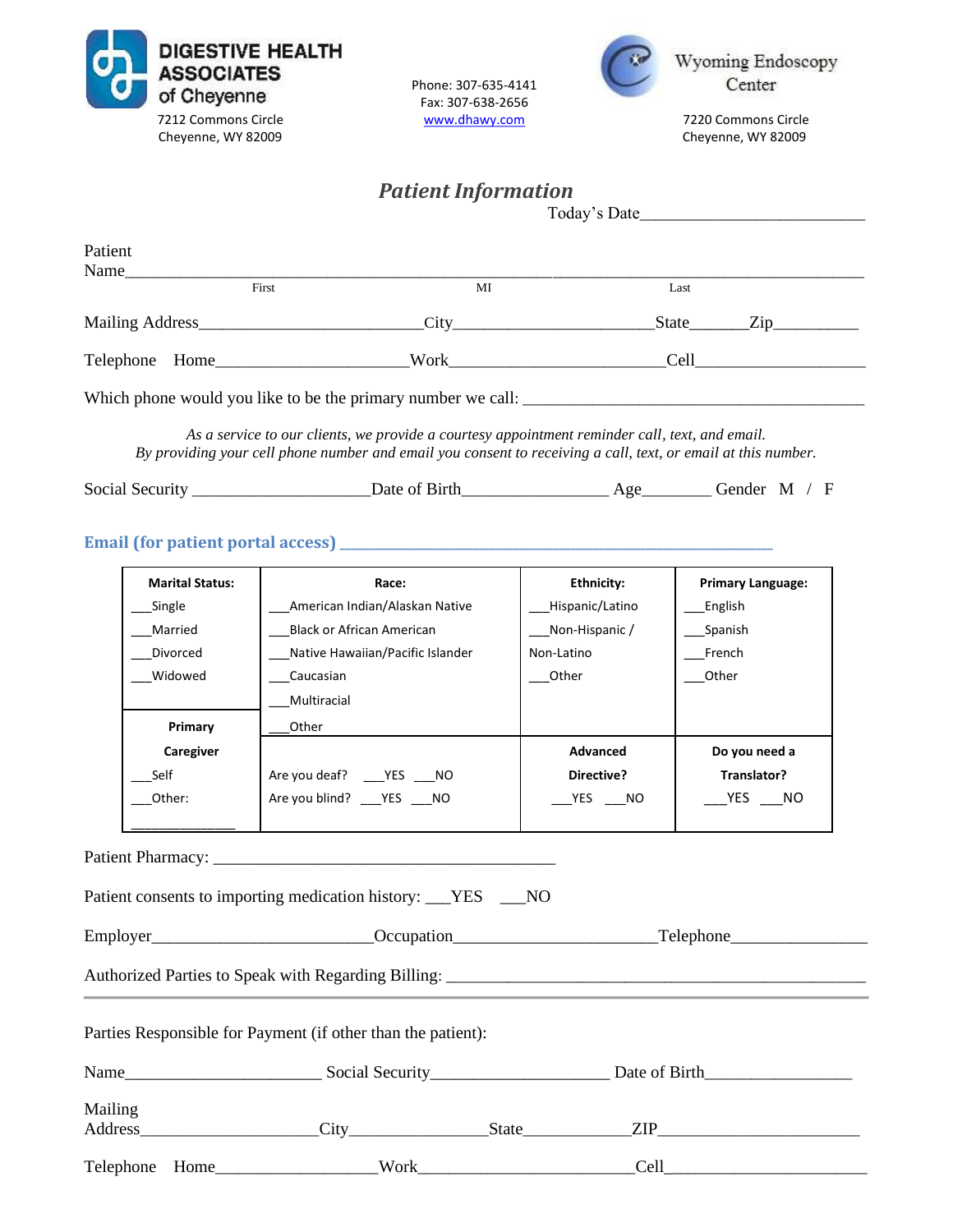

Phone: 307-635-4141 Fax: 307-638-2656



7212 Commons Circle [www.dhawy.com](http://www.dhawy.com/) 7220 Commons Circle

| Patient Name                                                                                                                                                                                                                                                                                     |  |  |  |                                                                                                                                                                                                                                                                                                                                                     |  |
|--------------------------------------------------------------------------------------------------------------------------------------------------------------------------------------------------------------------------------------------------------------------------------------------------|--|--|--|-----------------------------------------------------------------------------------------------------------------------------------------------------------------------------------------------------------------------------------------------------------------------------------------------------------------------------------------------------|--|
|                                                                                                                                                                                                                                                                                                  |  |  |  |                                                                                                                                                                                                                                                                                                                                                     |  |
| <b>Insurance Information:</b>                                                                                                                                                                                                                                                                    |  |  |  |                                                                                                                                                                                                                                                                                                                                                     |  |
|                                                                                                                                                                                                                                                                                                  |  |  |  |                                                                                                                                                                                                                                                                                                                                                     |  |
|                                                                                                                                                                                                                                                                                                  |  |  |  |                                                                                                                                                                                                                                                                                                                                                     |  |
|                                                                                                                                                                                                                                                                                                  |  |  |  |                                                                                                                                                                                                                                                                                                                                                     |  |
|                                                                                                                                                                                                                                                                                                  |  |  |  |                                                                                                                                                                                                                                                                                                                                                     |  |
| <b>Secondary Insurance:</b>                                                                                                                                                                                                                                                                      |  |  |  |                                                                                                                                                                                                                                                                                                                                                     |  |
| Insured Party: _____Self _____Spouse _____Parent _____Other (please specify) _______________________                                                                                                                                                                                             |  |  |  |                                                                                                                                                                                                                                                                                                                                                     |  |
|                                                                                                                                                                                                                                                                                                  |  |  |  |                                                                                                                                                                                                                                                                                                                                                     |  |
|                                                                                                                                                                                                                                                                                                  |  |  |  |                                                                                                                                                                                                                                                                                                                                                     |  |
|                                                                                                                                                                                                                                                                                                  |  |  |  |                                                                                                                                                                                                                                                                                                                                                     |  |
| <b>Emergency Contact Information:</b>                                                                                                                                                                                                                                                            |  |  |  |                                                                                                                                                                                                                                                                                                                                                     |  |
|                                                                                                                                                                                                                                                                                                  |  |  |  |                                                                                                                                                                                                                                                                                                                                                     |  |
|                                                                                                                                                                                                                                                                                                  |  |  |  |                                                                                                                                                                                                                                                                                                                                                     |  |
| Have you visited our website? Yes or No (circle one) Were you influenced by our website to come here? Yes or No                                                                                                                                                                                  |  |  |  |                                                                                                                                                                                                                                                                                                                                                     |  |
|                                                                                                                                                                                                                                                                                                  |  |  |  |                                                                                                                                                                                                                                                                                                                                                     |  |
| $\mathbf{v}$ and $\mathbf{v}$ and $\mathbf{v}$ and $\mathbf{v}$ and $\mathbf{v}$ and $\mathbf{v}$ and $\mathbf{v}$ and $\mathbf{v}$ and $\mathbf{v}$ and $\mathbf{v}$ and $\mathbf{v}$ and $\mathbf{v}$ and $\mathbf{v}$ and $\mathbf{v}$ and $\mathbf{v}$ and $\mathbf{v}$ and $\mathbf{v}$ and |  |  |  | $\overline{1}$ , $\overline{1}$ , $\overline{1}$ , $\overline{1}$ , $\overline{1}$ , $\overline{1}$ , $\overline{1}$ , $\overline{1}$ , $\overline{1}$ , $\overline{1}$ , $\overline{1}$ , $\overline{1}$ , $\overline{1}$ , $\overline{1}$ , $\overline{1}$ , $\overline{1}$ , $\overline{1}$ , $\overline{1}$ , $\overline{1}$ , $\overline{1}$ , |  |

I hereby authorized medical treatment of the above-named patient and agree to be financially responsible for all charges for such treatment, including cost of collections and legal fees (if applicable). I hereby assign payments to Digestive Health Associates. I authorize Digestive Health Associates to release my medical information necessary to process my insurance claims. I agree that this authorization shall be valid until rescinded in writing or replaced by one of a later date.

| Pati<br>. 19 nature<br>.<br><b>TUATCUAN</b><br>.<br>$\sim$ |
|------------------------------------------------------------|
|------------------------------------------------------------|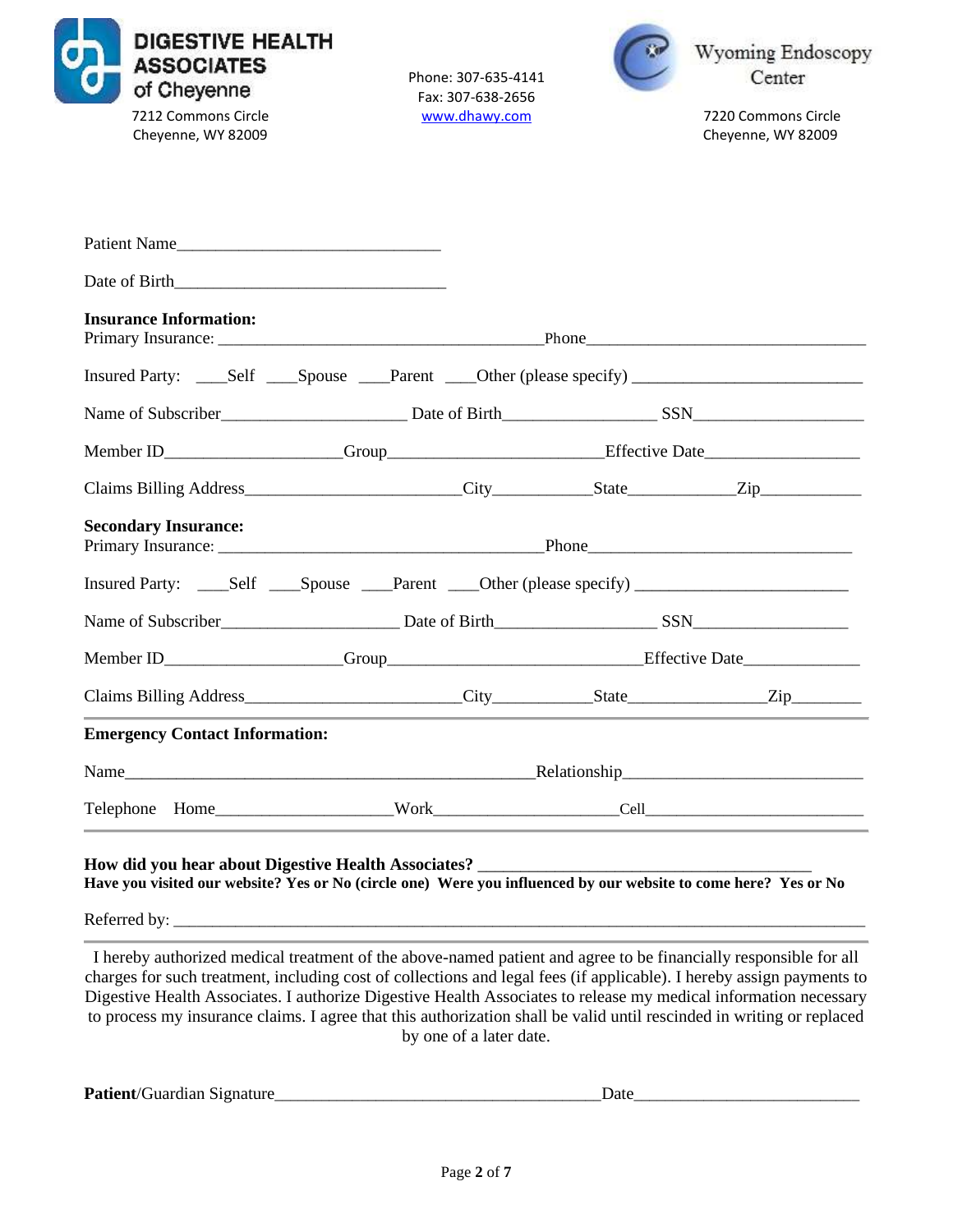

Phone: 307-635-4141 Fax: 307-638-2656



Wyoming Endoscopy Center

| <b>Authorization to Release Medical Information</b>                                                                                                                                                                                                                                 |                                             |      |  |  |
|-------------------------------------------------------------------------------------------------------------------------------------------------------------------------------------------------------------------------------------------------------------------------------------|---------------------------------------------|------|--|--|
| Patient: National Accounts and Accounts and Accounts and Accounts and Accounts and Accounts and Accounts and Accounts and Accounts and Accounts and Accounts and Accounts and Accounts and Accounts and Accounts and Accounts                                                       |                                             |      |  |  |
|                                                                                                                                                                                                                                                                                     |                                             |      |  |  |
| I authorize Digestive Health Associates to discuss information associated with my medical care<br>and treatment with (i.e. spouse, sibling, friend):                                                                                                                                |                                             |      |  |  |
| <b>Name</b>                                                                                                                                                                                                                                                                         | Relationship                                |      |  |  |
|                                                                                                                                                                                                                                                                                     |                                             |      |  |  |
| INFORMATION TO BE SHARED (please check all that apply):<br>Admission history and physical                                                                                                                                                                                           | <b>Outpatient Records</b><br>◯              |      |  |  |
| <b>Discharge Summary</b>                                                                                                                                                                                                                                                            | <b>Office Notes</b><br>$\big)$              |      |  |  |
| OOOO<br>Complete hospital chart                                                                                                                                                                                                                                                     | Consultation notes or reports               |      |  |  |
| Lab Reports                                                                                                                                                                                                                                                                         | Radiological Reports                        |      |  |  |
| Psychiatric and other mental health records                                                                                                                                                                                                                                         |                                             |      |  |  |
| Medication administration logs, dietary logs, staff contact or service logs, and                                                                                                                                                                                                    |                                             |      |  |  |
| other records that may not be part of my individual medical record, but which                                                                                                                                                                                                       |                                             |      |  |  |
| Contains information relating to me.                                                                                                                                                                                                                                                |                                             |      |  |  |
| (These records should be redacted to protect information pertaining to other patients)                                                                                                                                                                                              |                                             |      |  |  |
| I understand that information in my health record may include information relating to                                                                                                                                                                                               |                                             |      |  |  |
| Sexually Transmitted Disease, Acquired Immunodeficiency Syndrome (AIDS), Human                                                                                                                                                                                                      |                                             |      |  |  |
| Immunodeficiency Virus (HIV) and other communicable diseases, Behavioral Health                                                                                                                                                                                                     |                                             |      |  |  |
| Care/Psychiatric care, and treatment of alcohol and /or drug abuse; my signature                                                                                                                                                                                                    |                                             |      |  |  |
| Authorizes release of any such information.                                                                                                                                                                                                                                         |                                             |      |  |  |
| This authorization is valid and in force until revoked. I understand that I can revoke this authorization at any<br>time by writing to the health care provider but revoking this authorization will not affect disclosures made or<br>actions taken before revocation is received. |                                             |      |  |  |
| I also understand:                                                                                                                                                                                                                                                                  |                                             |      |  |  |
| I am not required to sign this authorization and<br>That my health care payment will not be affected                                                                                                                                                                                |                                             |      |  |  |
| By my refusal                                                                                                                                                                                                                                                                       | Patient or Representative Signature         | Date |  |  |
| Federal privacy regulation will no longer apply<br>٠                                                                                                                                                                                                                                |                                             |      |  |  |
| To the information disclosed, and that DHA<br>$\bullet$                                                                                                                                                                                                                             | Witness to Signature                        | Date |  |  |
| May re-disclose the information                                                                                                                                                                                                                                                     |                                             |      |  |  |
| I am entitled to receive a copy of this authorization<br>٠                                                                                                                                                                                                                          |                                             |      |  |  |
| A copy of this authorization may be utilized with the<br>$\bullet$<br>Same effectiveness as the original                                                                                                                                                                            | Name of Representative, if required (print) |      |  |  |
|                                                                                                                                                                                                                                                                                     | Relationship to Patient                     |      |  |  |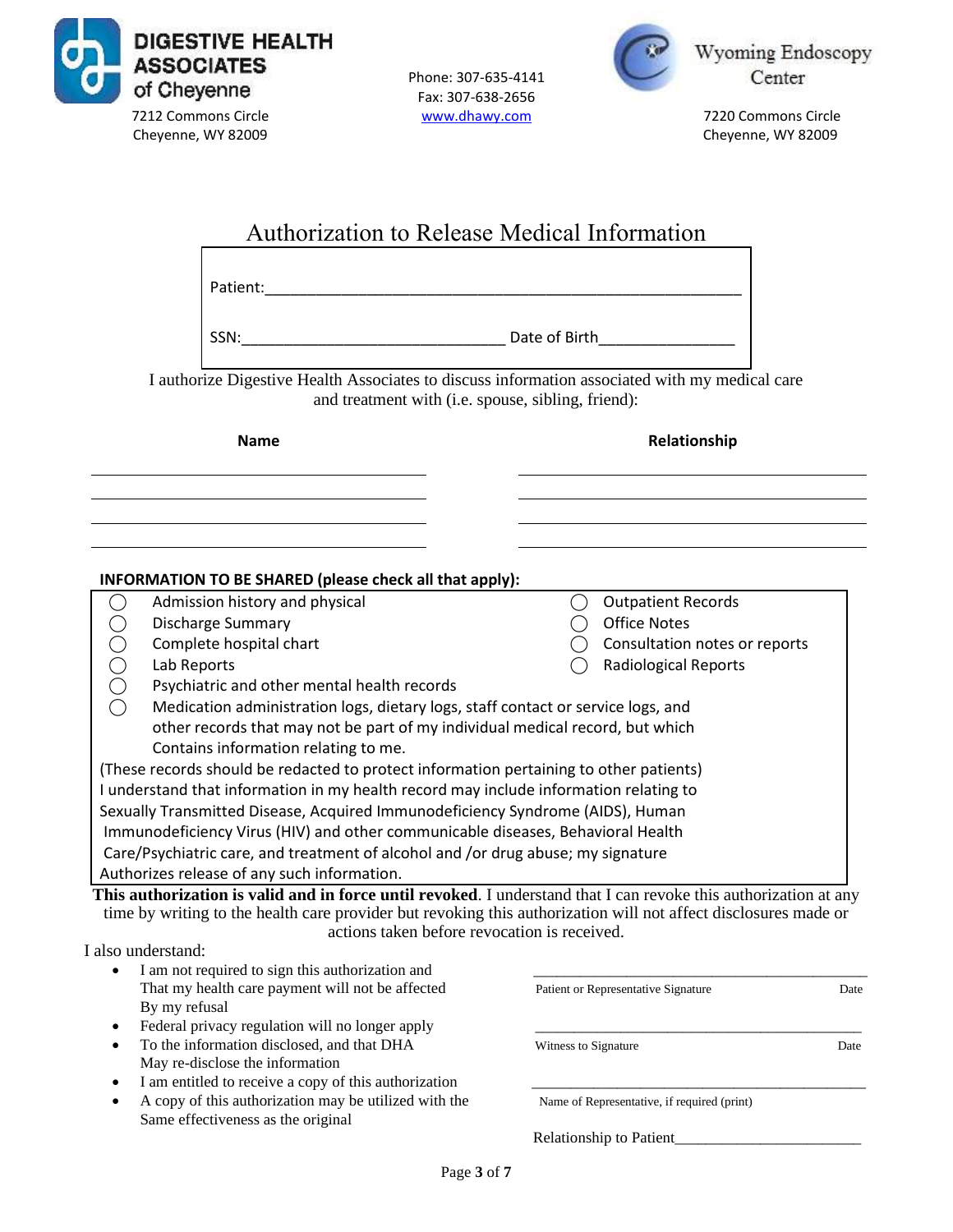

Phone: 307-635-4141 Fax: 307-638-2656



Wyoming Endoscopy Center

# Acknowledgement of Receipt of Notice of Privacy Practices / Advanced Directives

I, \_\_\_\_\_\_\_\_\_\_\_\_\_\_\_\_\_\_\_\_\_\_\_\_\_\_\_\_\_\_\_\_\_\_\_\_\_\_\_\_\_\_have received a copy of

Patient's Name (**please print**)

Digestive Health Associates Notice of Privacy Practices and Advanced Directive Acknowledgement.

**Signature of Patient Date** 

**Witness to Signature Date** 

 $\mathcal{L}_\text{max} = \frac{1}{2} \sum_{i=1}^{n} \frac{1}{2} \sum_{i=1}^{n} \frac{1}{2} \sum_{i=1}^{n} \frac{1}{2} \sum_{i=1}^{n} \frac{1}{2} \sum_{i=1}^{n} \frac{1}{2} \sum_{i=1}^{n} \frac{1}{2} \sum_{i=1}^{n} \frac{1}{2} \sum_{i=1}^{n} \frac{1}{2} \sum_{i=1}^{n} \frac{1}{2} \sum_{i=1}^{n} \frac{1}{2} \sum_{i=1}^{n} \frac{1}{2} \sum_{i=1}^{n} \frac{1$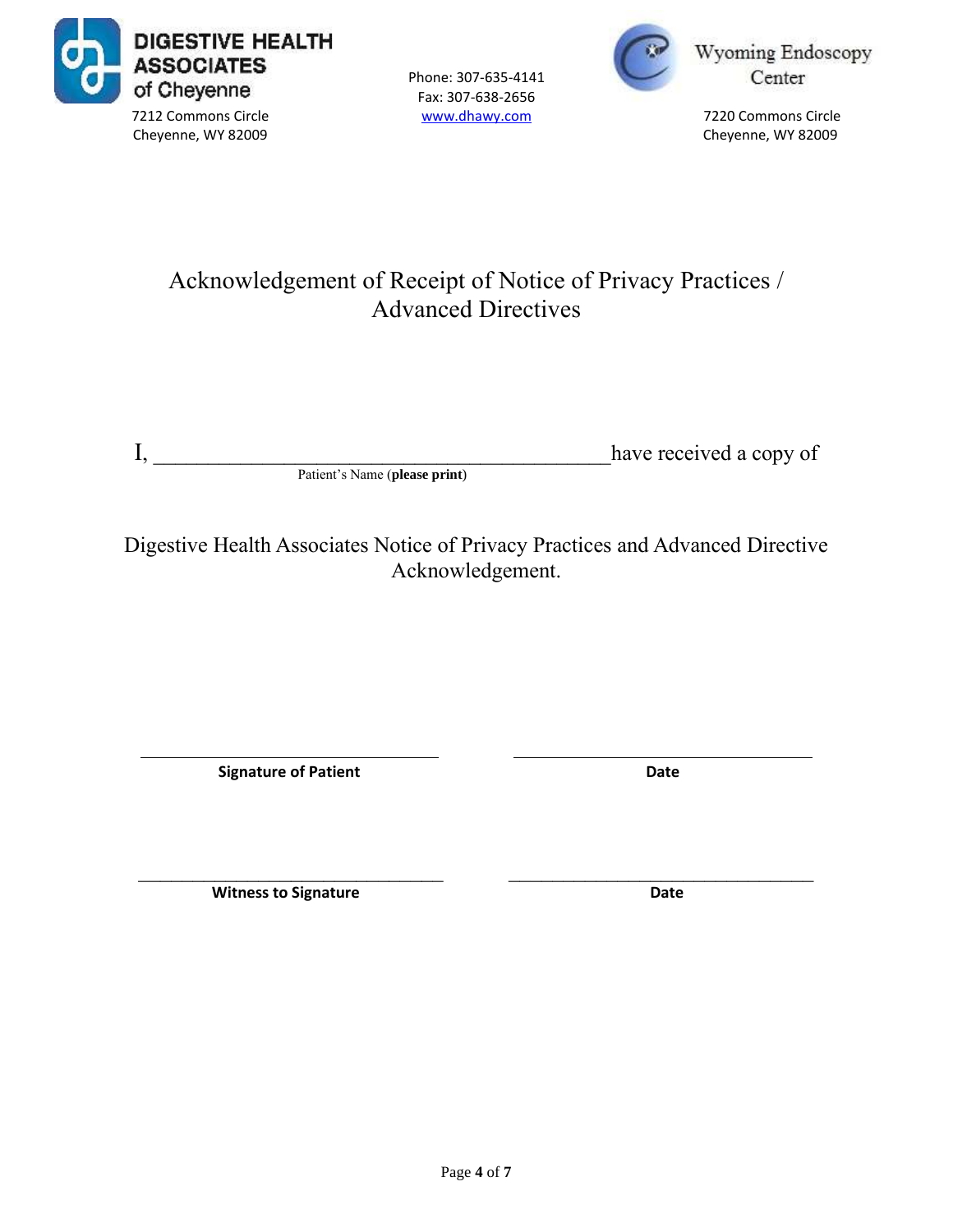

Phone: 307-635-4141 Fax: 307-638-2656



Wyoming Endoscopy Center

### **Advanced Directive Acknowledgement**

### **Federal Law:**

The 1990 Patient Self-Determination Act is a federal law that states patient must be informed of their right under state law to make decisions about their medical care, including the right to accept or refuse medical or surgical treatment and the right to have an advance directive. The advance directive document is a way for you to communicate what kinds of medical care and treatment you do or do not want if you become unable to make these decisions for yourself.

### **Wyoming Law:**

Under the Wyoming Health Care Decisions Act of 2005, as amended in 2007, Wyoming authorized a combined advance health-care directive. This Law is intended for inpatient hospital admissions, care received from a nursing facility, home health agency, personal care service, hospital, or health maintenance organization and not for clinics.

### **DHA:**

DHA is a clinic and therefore does not fit the above-mentioned categories for intended use and therefore will not honor advance directives. If a life-threatening situation were to happen DHA employees would provide BLS services and notify emergency services for transfer to Cheyenne Regional Medical Center. If a patient needs to be sent to the hospital for any reason and the person has presented DHA with Advance Directive information, that information will be given to the emergency service providers along with any other pertinent health information.

The existence of an Advance Directive, or lack thereof, will not determine the patient's right to care, treatment or services at DHA. Any patient who has questions now or in the future should be directed to their health care provider. Patients who would like to have an advance directive should speak with legal counsel.

#### **Wyoming Endoscopy Center**:

Wyoming Endoscopy Center does not honor advance directives. Health care providers at Wyoming Endoscopy Center are bound to do all in their power to assure the safe recovery of every patient, including resuscitation if that becomes necessary. Because the scope of care in this facility is limited to elective outpatient surgical procedures, any life-threatening event will be immediately treated with life sustaining measures and emergency services notified for transfer to Cheyenne Regional Medical Center. If a Patient has provided advanced directives to Wyoming Endoscopy Center, they will be given to emergency services along with any pertinent medical information. All patients are to be informed that an advance directive will not be honored while a patient is at Wyoming Endoscopy Center. The existence of an Advance Directive, or lack thereof, will not determine the patient's right to care, treatment or services at DHA. Any patient who has questions now or in the future should be directed to their health care provider. Patients who would like to have an advance directive should speak with legal counsel.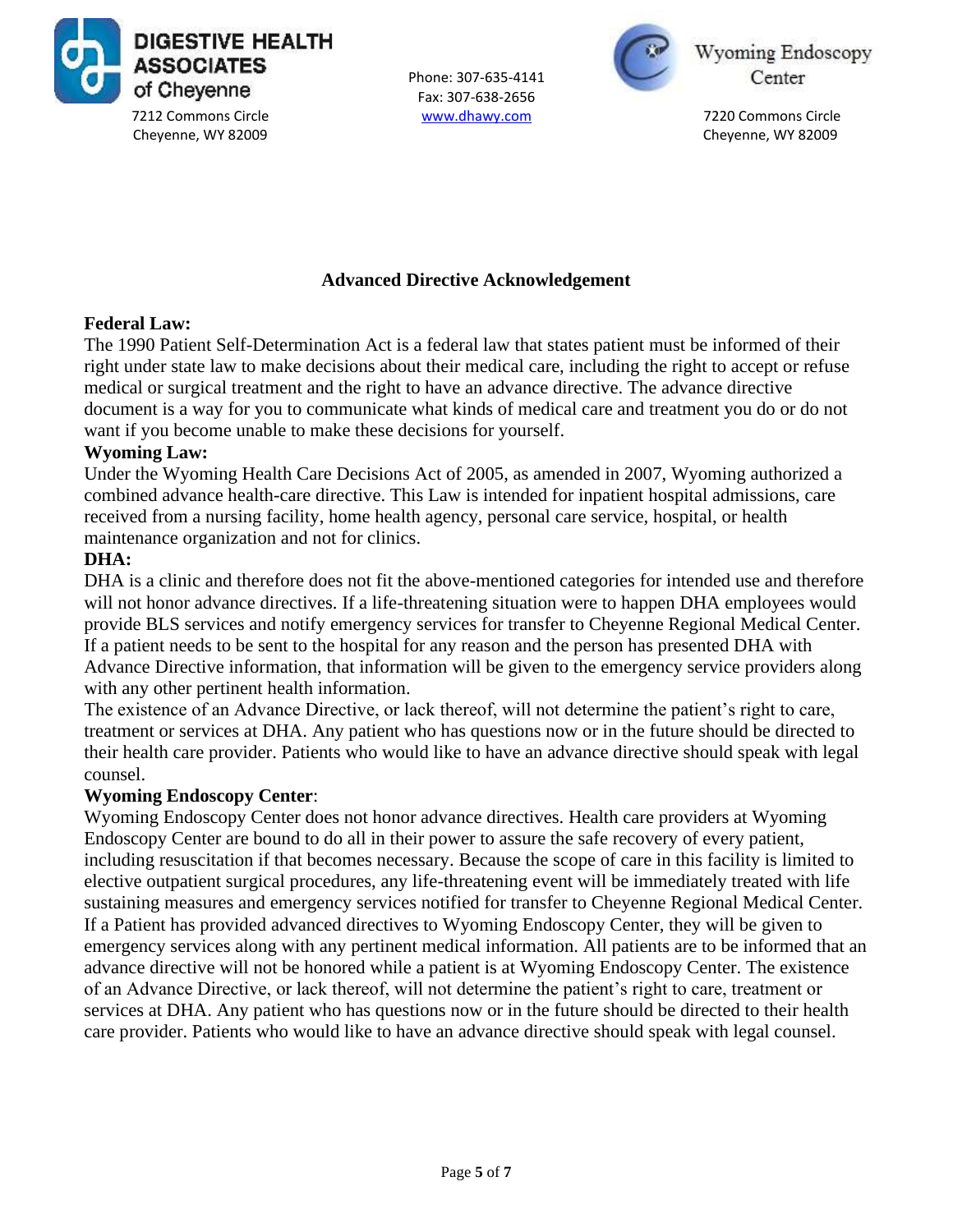

Phone: 307-635-4141 Fax: 307-638-2656



Wyoming Endoscopy Center

# Notice of Privacy Practices

This notice is required by the Federal Privacy Regulations created as a result of the Health Insurance Portability

and Accountability Act of 1996

### **THIS NOTICE DESCRIBES HOW YOUR HEALTH INFORMATION MAY BE USED AND DISCLOSED, AND HOW YOU CAN GET ACCESS TO YOUR INDIVIDUALLY IDENTIFIABLE HEALTH INFORMATION. PLEASE REVIEW IT CAREFULLY.**

Digestive Health Associates of Cheyenne (DHA) is committed to protecting the privacy of your [individually identifiable health information. DHA is required to give you this notice to tell you how](file:///C:/Users/skinohi/Documents/Samantha)  we may use and disclose your protected health information (PHI) and instruct you on your rights relating to this information.

# **DHA's Use or Disclosure of Your Protected Health Information (PHI):**

• **Treatment:** DHA uses your PHI to treat you. For example, we may ask you to have laboratory tests (such as blood or urine tests), and we may use the results to help us reach a diagnosis. We might use your PHI in order to write a prescription for you, or we might disclose your PHI to a pharmacy when we order a prescription for you. Finally, we may also disclose your PHI to other physicians who are involved in your treatment.

- **Payment:** DHA may use and disclose your PHI in order to bill and collect payment for the services you receive from us. For example, we may contact your health insurer to certify that you are eligible for benefits, and we may provide your insurer with details regarding your treatment to determine if your insurer will cover, or pay for, your treatment.
- **Health Care Operations:** DHA may use and disclose your PHI to operate our business. For example, we may use and disclose your information to evaluate the quality of care you received from us, or to conduct cost management and business planning activities for DHA.
- **Appointment Reminders:** DHA may use and disclose your PHI to contact you and remind you of any appointment.
- **Release of Information to Family/Friends with Your Permission:** DHA may release your PHI to a family member or friend involved in your care, or who assist in taking care of you with your permission. For example, a family member who assists you in meeting your health care needs may accompany you on a visit to DHA. This family member may have access to your medical information while we are treating you and/or to assist in your follow up care.
- **Disclosures Required by Law:** DHA will use and disclose your PHI when we are required to do so by federal, state or local law.

## **Authorization:**

DHA will obtain your written authorization to use or disclose your PHI for any purpose that is not set out in this

notice. DHA will obtain written authorization from you to use your PHI for marketing or fundraising purposes. You may revoke your authorization at any time.

### **This is a revised notice for DHA. The effective date of this revised notice is August 5, 2019. DHA may revise this notice from time to time, and when this notice is revised, it will be posted at DHA facilities. It will also be available on DHA's website at http://www.dhawy.com**